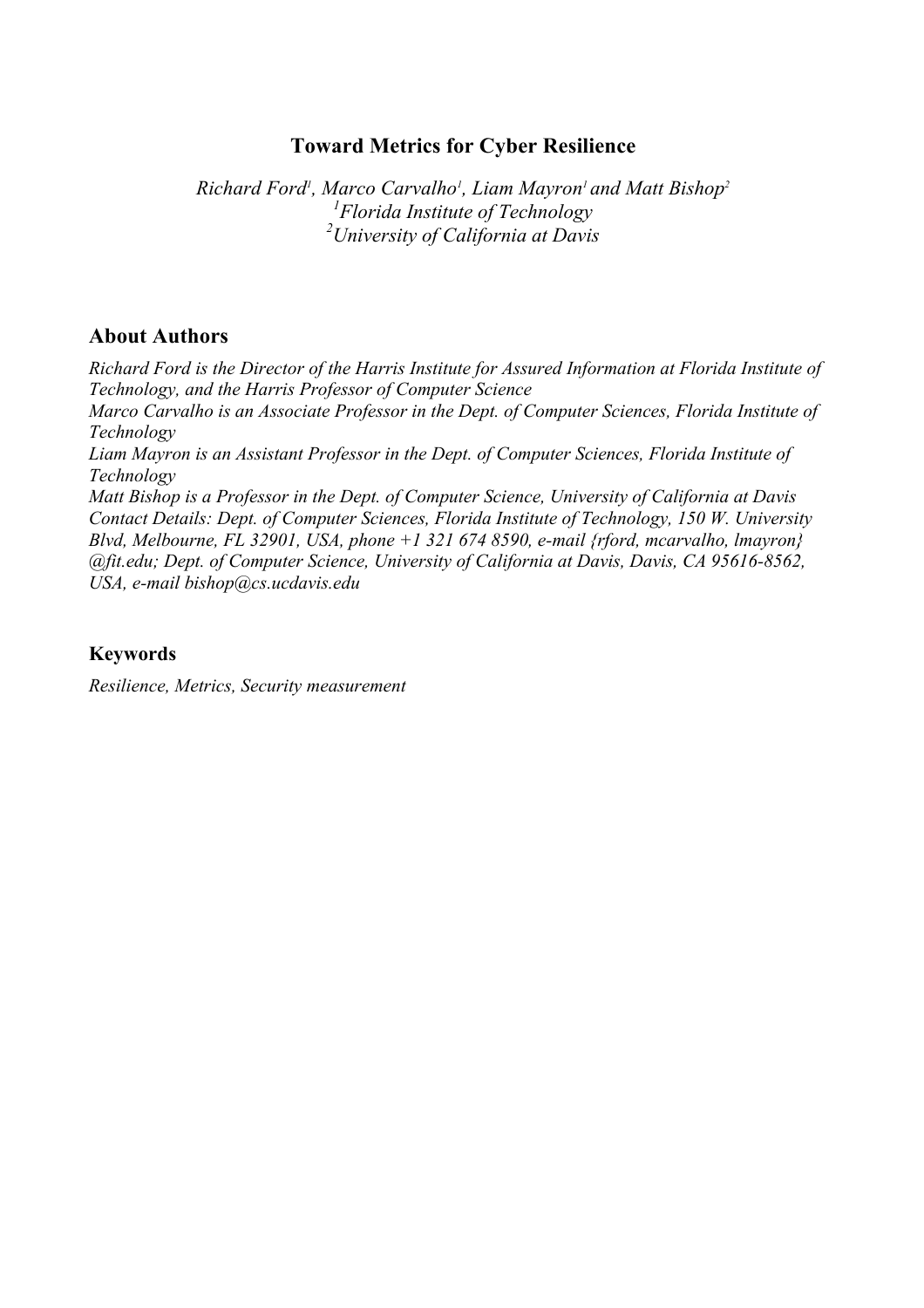# **Toward Metrics for Cyber Resilience**

# **Abstract**

There is great interest in the topic of resilient cyber systems. However, much of the accompanying research is clouded by a lack of an appropriate definition of the term "resilience" and the challenges of measuring the actual resilience of a system. In this paper, we examine some of the lessons learned in defining resilience metrics and argue that such metrics are highly contextual, and that a general, quantitative set of metrics for resilience of cyber systems is impractical. Instead, we provide a set of considerations and guidelines for building metrics that are helpful for a particular system.

# **Introduction**

For some time now, the design of complex computational systems has been going through a philosophical shift, moving from a principle of robustness-centered design to a principle of more flexible and adaptive design. These systems are capable of surviving, reacting and recovering from external attacks and localized failures. This paradigm shift to a "fighting through design" philosophy is, in retrospect, unavoidable, as the limitations of proactive defense mechanism become clear.

It is now generally well accepted that systems inevitably will be attacked, often successfully, so they have to be designed to survive these attacks, and recover from their effects to restore and maintain desired availability and functionality.

While there is much good work in this area, real scientific progress has been hampered by the loose definition of "resilience" and (as a result) a lack of metrics in this space. As such systems become more accepted and deployed in different application domains, the need for a definition and metrics becomes of greatest importance, not only to establish common ground, but also to determine whether progress is occurring.

A previous publication (Bishop et al., 2011) focused on the definition of the term "resilience", and how it relates to the concepts of "robustness" and "survivability". It noted that resilience is multifaceted. Although often discussed form the perspective of performance and availability (Heddaya & Helal, 1997, Carvalho et al., 2010), resilience also relates to different properties of the system such as confidentiality and integrity (Bishop et al., 2011).

In this paper we focus on resilience metrics. After a brief review of the terminology and definitions, we introduce some of the current proposals for measuring resilience. We then discuss some of the challenges and limitations associated with these proposals, highlighting some of the additional considerations that must be taken into account to adequately represent the *resilience of a system*.

# **Defining our Terms**

"Resilience" is challenging to define. The term refers to specific systems, tasks, outputs, and other conditions that vary between scenarios, which precludes the development of a universal metric that applies to all system in all situations. Just as different musicians cannot agree on the "best" rendition of a song, this existential definition of resilience has implications. In some disciplines such as ecology, the resilience of a system is defined as the time the system takes to recover to steady state conditions after a perturbation.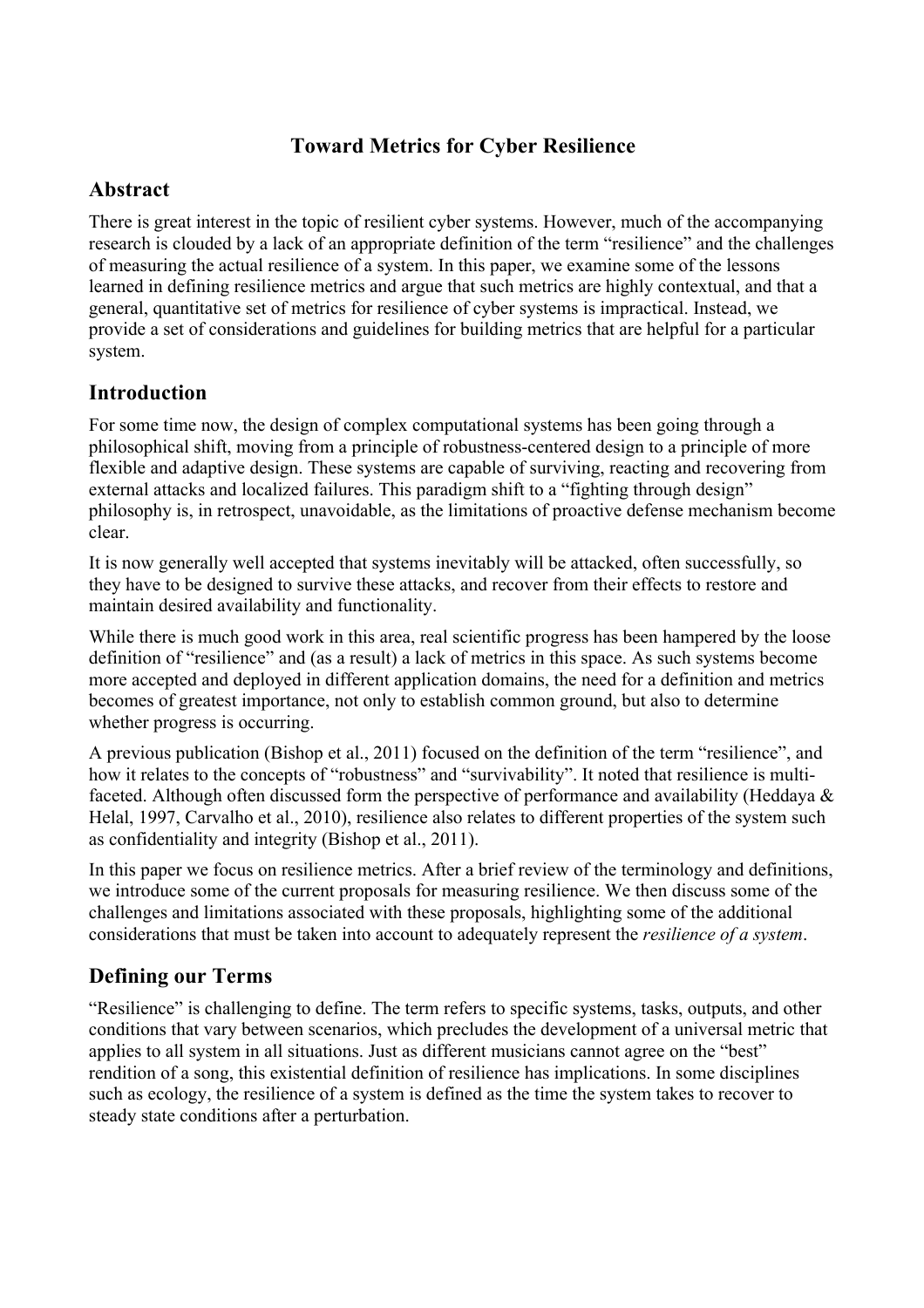In computing, such a definition is unsatisfactory, partly due to the demands we place on our systems (the fitness of a system depends on not its endpoint, but on the path taken to get there) and partly due to the immaturity of computing recovery options. Biological ecosystems exist to reproduce—to continue to exist, essentially. Computing infrastructures typically have an external mission. If we define resilience to be just the recovery time, how do we factor in the differences in missions? This question, while difficult to answer, plays an important role in how we quantify and measure the resilience of a system.

# **Considerations for Resilience Metrics**

The considerations or resilience metrics that we explore in this section are particular to the context of cyber systems. Resilience of ecological systems, for example, rarely considers the magnitude of a response, focusing instead only on the time taken to return to pre-disturbance conditions.

Our notion of metrics is congruent with the extensive theory of measurement. As early as 1946, Stevens (Stevens, 1946) proposed different levels of measurement, ranging from nominal, the labelling of objects, to ratio, the use of more sophisticated statistical techniques to determine equality, rank order, equality of intervals and equality of ratios. Typically, we consider measurements to range from weak to strong, with the weakest being nominal, and progressing though ordinal, interval, and ratio.

We would like our measurements to be as useful as possible. When we refer to resilience, we need to ask what a system being "twice as resilient" as another actually means. If this cannot be expressed in terms that are meaningful, the idea of a ratio-based measurement may be impractical or not applicable to the topic of resilience.

A *measurement* is a representation of a quantity. It is *not* the quantity being measured, and this is an important distinction. A measurement provides insight into the attribute under inspection.

This section proposes several guidelines for constructing metrics that are appropriate for a particular system, given our definitional ambiguity. Each consideration is described and then explored on an informal discussion.

### **Guideline A: All near-term metrics for resilience are likely to be ordinal**

Engineers and scientists like to be able to assign numbers to things. "This GPU can carry out 1.1 teraflops—3 times as many as a CPU" is a meaningful statement that reveals something concrete about the systems under comparison. It is 1-dimensional, because it compares only computation speed. But resilience is not a 1-dimensional quantity.

Measuring the resilience of a system requires "rolling up" a time series  $f(t)$  into a single number. Different system inputs produce different time series; loss of dimensionality creates a many-to-one mapping and, consequentially, a loss of information in the translation. Furthermore, the behavior (and recovery) of the system will vary depending on the failure or perturbation. For simple cases with a given set of possible outputs, it is typically possible to claim that one output is more desirable than another. This provides an ordinal metric.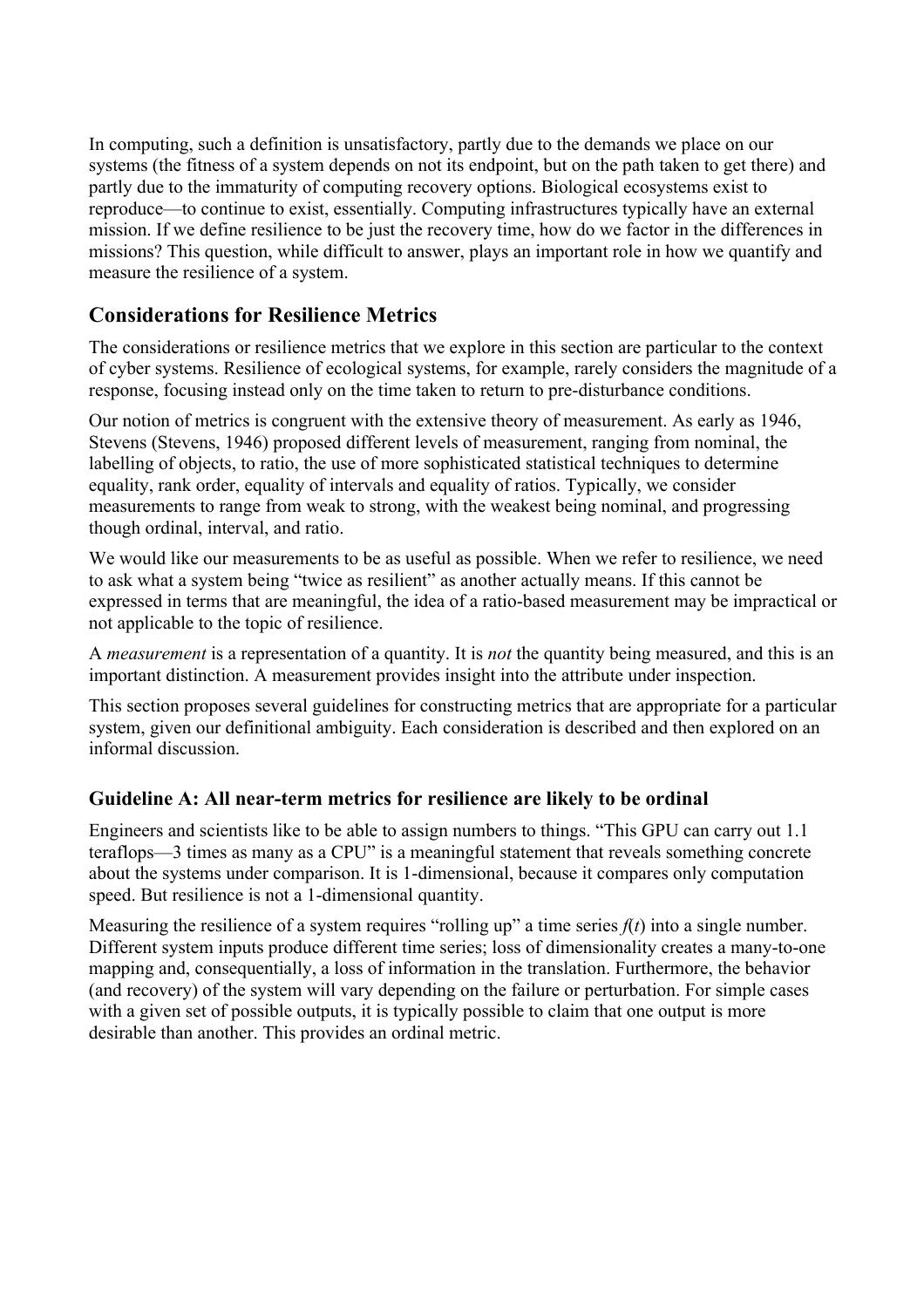

**Figure 1: Examples or a system response to an external perturbation**

Let us consider a very simple system as an example. We will use this example throughout the paper to illustrate a system that is, at least at its core, very straightforward to analyse.

Consider a generator tasked to produce a certain voltage *v*. The system uses direct current (DC), so that we do not have to consider issues related to phase and timing; instead, we have a single scalar value that represents the system at any particular time. At time  $t<sub>l</sub>$ , the system undergoes a perturbation of arbitrary origin. Figure 1 shows four possible graphs for the system response.

In panel (b) of the graph, the response curve is similar to that in (a) except that the magnitude of the response is greater for all values of *t*. We can thus argue that (a) represents a more resilient system than (b), but cannot really say how much more resilient until we consider the system in a given operational context. Also, panel (c) is similar to panel (a) except that the recovery happens more slowly. Panel (d) simply illustrates that curves may be unexpected and take arbitrary shapes—any measurement scheme must account for this possibility. Measuring the lowest point and time to recovery does not adequately characterize these curves. Similarly, the change in the area under the curve due to the perturbation, as proposed in (Wei  $\&$  Ji, 2010), is only a partial measure of resilience.

Of course, we can measure quantities related to resilience. Time to recovery, for example, is a numerical measure of a single aspect of resilience (Ives, 1995). Composing the measures of different aspects in order to reason about resilience itself is where our sense of ordinality originates.

Even with our simple example it is fairly easy to argue, by observation, that at least in vacuo, the system represented by Figure 1(a) is more resilient than those represented by Figures 1(b), 1(c) and 1(d). Recovery follows the same trend, it just happens more quickly. Even here, though, things are not quite that simple, and we will revisit these graphs in Guideline H.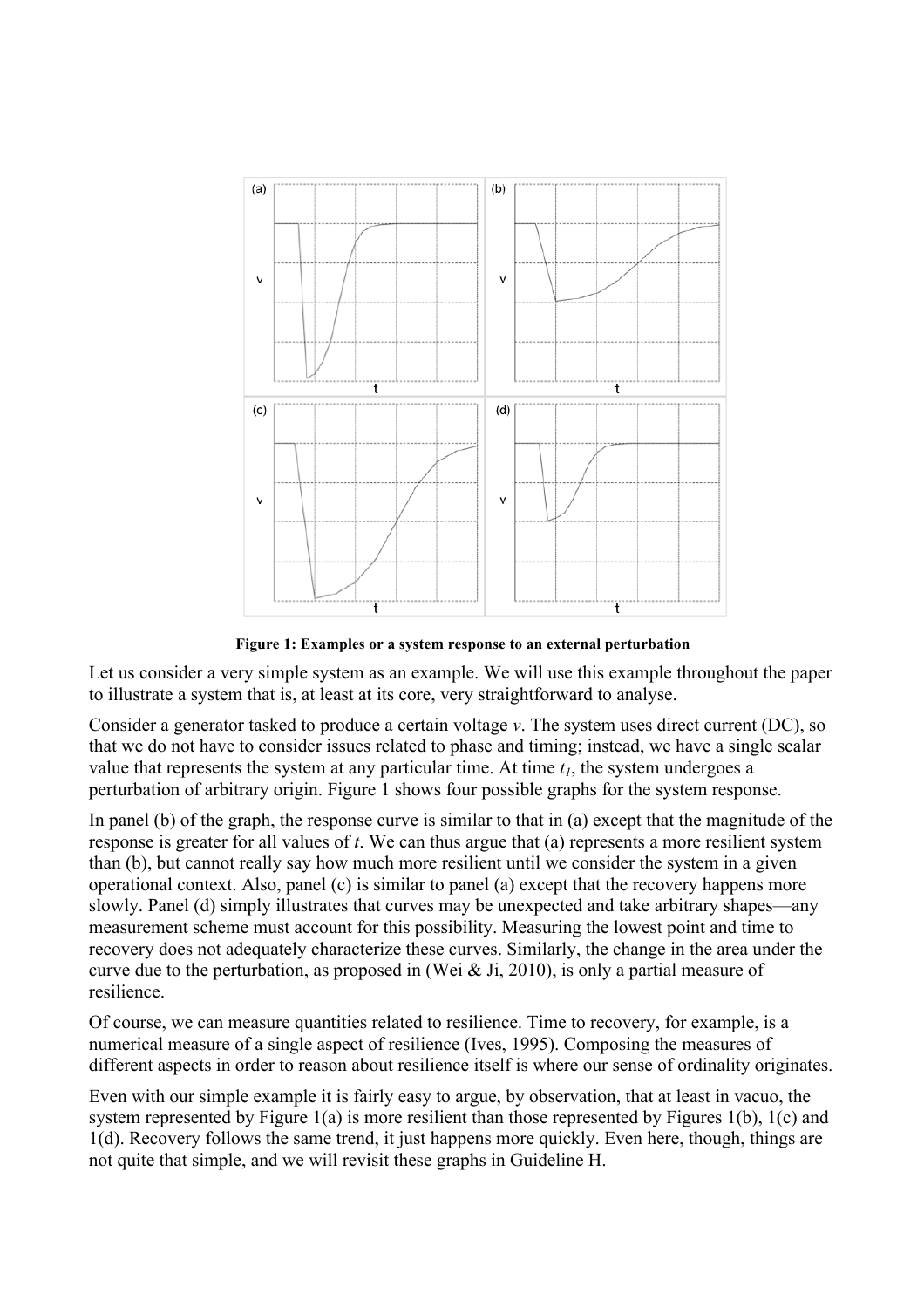#### **Guideline B: Resilience measurements are particular to a particular perturbation**

Different perturbations will cause different system responses. The failure and subsequent recovery of function of a particular part of a system is likely to lead to very different output patterns. This inherent notion of events in resilience has been noted not only in the security domain but also in the areas of organizational (Westrum, 2006) and systems resilience (Sugden, 2001). In all cases, the concept relates to the challenge or disruption affecting the normal operation of the system.

Thus, when measuring resilience, we are actually measuring each individual perturbation and its different magnitudes, and providing an ordering that may be unique to a particular set of conditions. For example, one system might be resilient with respect to temperature increases of 5, 10, or 15 degrees Celsius, returning to steady state output after each temperature change. However, the same system may fail completely (that is, have no resilience whatsoever) in the event of a flood. For any system that we are likely to care about, there will be sufficient complexity that the resilience of the system will vary as a function of the type and magnitude of the perturbation. Determining the "best" system in this case will require an understanding of the disruptions that could occur in practice and of the users' tolerance of them. Capturing this numerically will be difficult.

#### **Guideline C: Resilience metrics are deeply dependent on the boundary drawn around the system**

Rarely does considering the resilience of a single piece of a larger system in isolation make sense. Our example above (see Figure 1) considered a generator in isolation. If we increase the scope of that system to include what the generator powers, our determination of its resilience changes. Consider, for example, a generator that is powering a series of incandescent bulbs. Such a system is still usable when the voltage sags—the lights may dim, but still provide adequate lighting. In contrast, a generator powering a computing device will fail in its mission when the voltage sags below a critical value—the computer is either working or it is not.

Let us extend our example by providing support for a battery backup. When the generator output sags, the batteries can provide power for a certain number of kWh. For this system, the total power shortfall drives the failure—that is, it does not matter if the generator output drops to zero as long as it returns to functionality before the batteries are exhausted. Continuing to expand our view, suppose the batteries can run long enough for a human to intervene and install a new generator. The electronic system is not in itself resilient—it does not repair itself or recover—but the system *as a whole* is resilient (just not autonomically so).

The boundaries we draw around the "system" are critical in considering resilience. They must be carefully thought through and well defined. By changing the boundaries, a system that we considered not to be resilient may in fact be resilient, and *vice versa*. Any metrics we use to measure resilience are specific to a particular system boundary.

Perhaps the most fundamental distinction we can draw concerns human input discriminating between those systems with autonomic recovery, and those requiring some level of manual intervention. Determining which type of system we are exploring is critical to our choice of metric. In the case of an autonomic recovery, we expect the system to handle perturbations without human input. By considering humans as part of the system, *all* systems are in some sense resilient because the imagination and understanding of people provide an almost infinite pool of resources from which to rebuild the system. Conversely, for many real world systems, human intervention is a very real part of the larger system, and a resilience mechanism that provides adequate performance until humans can intervene is sufficient.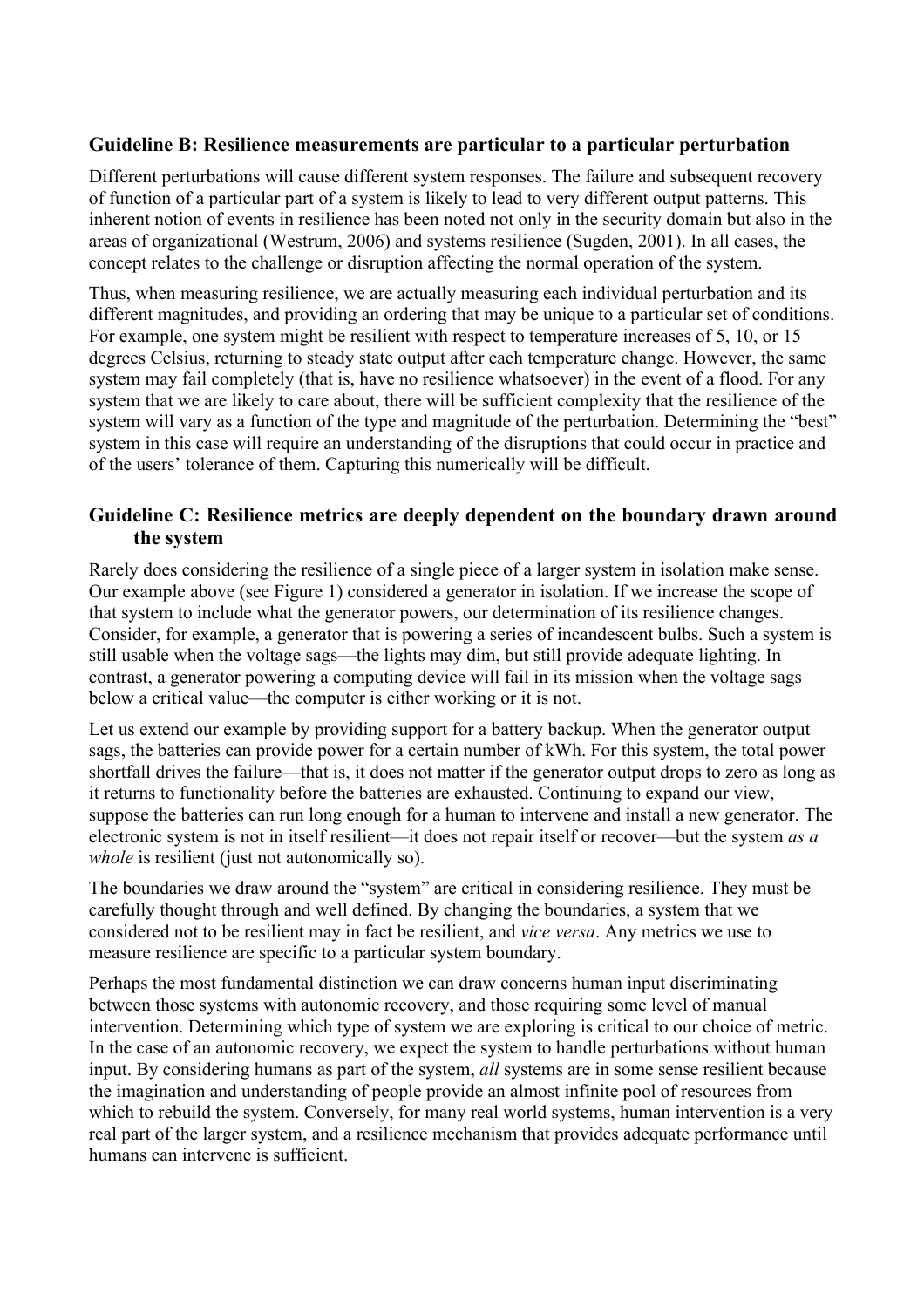### **Guideline D: There is no universal way to combine multiple scenarios meaningfully to produce a "global" resilience ordering**

As touched on above, any attempt to distil multiple measures of resilience into an "overall" measure of the system is fraught with problems. The different magnitudes of each class of disruption may have very different behaviours.

Attempting to unify the resulting curves into something that adequately represents the system is deeply contextual. Furthermore, when considering systems that need to be resilient to attack, any metric must take into consideration that a skilled attacker will attack the system at its weakest point. Attempting to reduce different aspects of resilience to a simple scalar loses so much information that we believe such a reduction to be ill-advised.

### **Guideline E: The ordinal ranking of a system could be different for each customer or application**

The system requirements drive our ordinal ranking of resilience. Turning once again to our generator example, we can imagine two different sets of requirements. One customer may require the generator to maintain a certain minimum voltage at all times. Thus, any drop of voltage below this critical value makes the system as a whole not resilient even if the generator itself recovers. But another customer may care about the total time the voltage sags below its assigned value. If this sag lasts longer than a certain period of time, the system fails. So in this case, even if the generator capacity recovers, the system as a whole has failed.

This leads to two observations. First, the systems are no longer the same. External dependencies beyond the generator itself make the systems different, even though the generation component is the same. Second, the same behaviour of the generator can be "good" for some customers and "bad" for others. Thus, we cannot treat the customer requirements as a black box. The resilience of the generation system itself matters less than the resilience of the system it supports. The customer requirements must drive our metrics for resilience; they are not tied to a single component.

### **Guideline F: Metrics for cyber systems are different than those of their physical counterparts**

When we consider cyber operations—especially when we must account for the presence of a malicious adversary intent on damaging the system—we must think about systemic resilience differently than when thinking about random failure.

When dealing with random errors, it is possible to determine with some degree of surety the probability of the different failure modes of the system. As such, it is possible to consider the probability of different trajectories the system might take.

But, when we apply this reasoning to *non-random* failure such as an attacker might cause, a different picture emerges. A simple example is helpful. Assume we have 10 vulnerable web servers, and we patch 9 of them. We might conclude that, because we have repaired 90% of the machines, our risk has diminished dramatically. Alas, when facing an adversary, this is incorrect. Should the attacker identify the weak server, the site as a whole will be penetrated—so patching 9 web servers does not make the system as a whole 9 times more secure.

Thus, when dealing with an adversary, resilience needs to be viewed in terms of attacker capability and cost.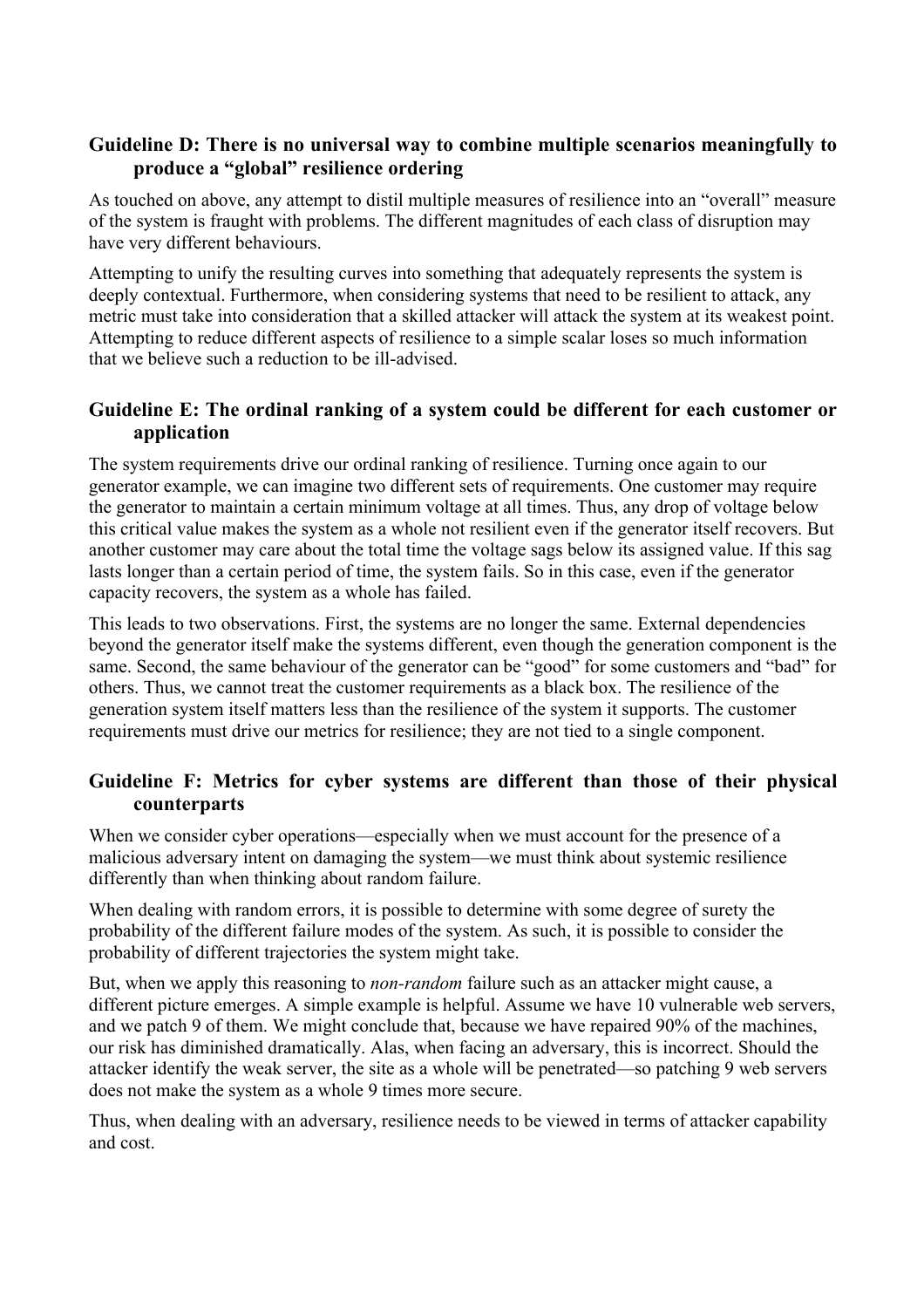#### **Guideline G: Considering just the system output is not a sufficient picture of resilience**

When reasoning about resilience, it is important to measure the ability of the system to withstand further attacks (Mendonca, 2008). For example, consider a system composed of *n* redundant generators. When a generator fails for any reason, it can be replaced by one of the other generators; conceivably, this could happen without any significant degradation of quality of service. However, after the failure, the system is not as resilient as it was previously. This "capacity" of the system to recover from subsequent failures is an important part of determining systemic resilience and is not necessarily captured by the output of the system until it actually fails. As such, an important part of measuring the system's resilience is the cost in terms of its effect on the ability of the system to recover from subsequent failures or attacks.

#### **Guideline H: Measuring resilience alone is usually not what we want**

How we define "robustness" and "resilience" has strong implications when we try to compare the resilience of two systems. In particular, the sense that robustness is related to the system's rigidity, and the sense that resilience is related to recovery, can lead to some counter-intuitive conclusions if we attempt to measure resilience alone.

Consider the system producing the graphs in Figure 1. Imagine a system that is not affected (in terms of output) by any event or disturbance—that is, the system essentially continues unperturbed by the attack or failure. Technically, this system displays robustness, but has not demonstrated resilience to a particular attack. Thus, one could argue that it could be less resilient than a system that is perturbed by, but recovers from, the same kind of event. In this scenario, measuring resilience may not make sense, at least from the perspective of recovery to an attack (as defined in (Bishop et al., 2011)). An isolated measure of resilience may not be meaningful without a given context, and associated indicators of robustness of the system.

## **Future Work**

One of the challenges with a metric that provides an ordinal scale is that we can say, for a certain set of circumstances, that System A is more resilient than System B, but we cannot say how much better. This is particularly important when considering the cost-benefit ratio of System A compared to that of System B. If, in practice, System A provides an infinitesimal improvement over System B, its value may not be much higher than System B's. Conversely, if "more resilient" means that A will survive and recover and B will not, the value of System A over B is potentially very high.

Our sense is that there is no universal way of quantifying these differences. The "correct" approach is one that takes into account the relative costs and likelihood of failure. This is further complicated when systems need to be resilient to attack as well as random failure or perturbation. For such a system, an approach that provides generally good performance but fails utterly in one particular attack scenario should be weighed by its worst-case performance coupled with the cost to the attacker in terms of resources, sophistication, or exploitability. For example, if a system fails catastrophically when a certain number can be predicted but the chances of successful prediction are low—say  $2^{64}$  to 1—the failure, despite its severity, might not be very important in practice.

Perhaps the solution is to identify a nuanced set of definitions for resilience that brings context and other external factors into account. Simplifying the definition to describe a single dimension of the property (for example, the system recovery time) may provide a single comfortable metric, but will certainly fail to grasp the full meaning of resilience. If instead, resilience is considered as a multi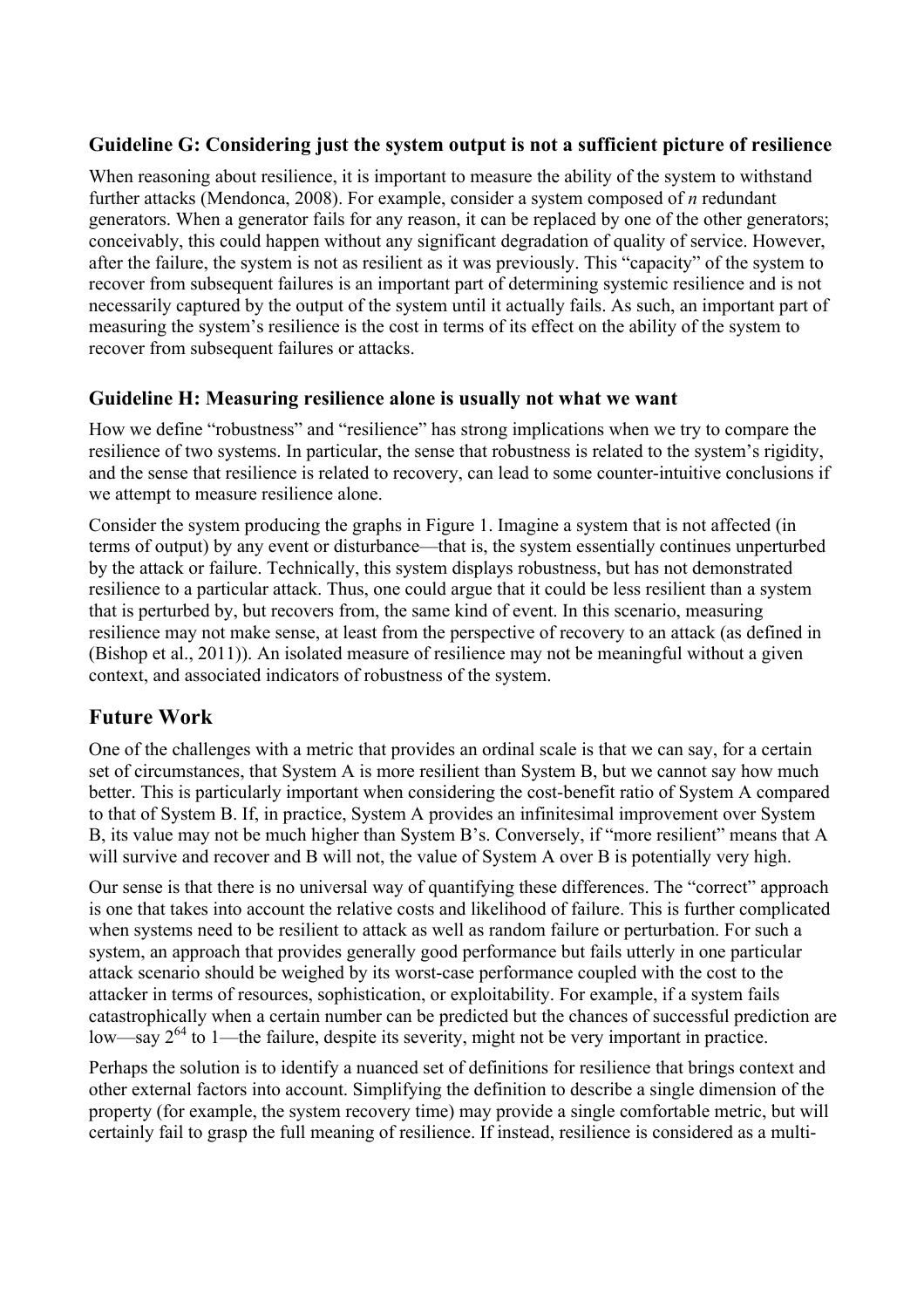faceted property of the system, it may require a more complex description and a set of nuanced metrics, but will better represent the different system perspectives, and operational contexts.

The relative lack of test scenarios for resilience is an area ripe for exploration. Given that the resilience of the system is so sensitive to the scenario under consideration, standardized scenarios being available for different problem spaces would allow the direct and *reproducible* comparison of different approaches to survivability (and robustness, and resilience...) using different techniques. Without this, much of the work in resilient systems is open to criticism on the grounds that careful (or even random) selection of the scenario and requirements can lead to very different conclusions. Any funding agency interested in this space should carefully consider this point; even in our simple examples, two identical component behaviours can have different implications based on the design of the system as a whole.

## **Conclusion**

In this paper, we have examined the concept of resilience as it applies to cyber systems. Our conclusion is that the development of an overarching set of metrics that can adequately measure resilience in all, or even most, systems is, for the foreseeable future, impractical. Resilience is very much about the requirements of the system, and different inputs can and will produce different systemic behaviour. Any "simple" measure of resilience obscures much detail, and is likely to be counterproductive.

In recognition of this, we have described several issues to be considered when attempting to measure the resilience of simple system (a simplified power generator). We do not claim this group of issues to be universal or comprehensive, but it at least allows us to begin reasoning about both how to demonstrate resilience in experiments, and how to best compare different routes toward resilient systems. Despite the challenges inherent in measuring resilience, the problem is an important one, and its lack of a clear or partial solution restricts progress in the field of cyber resilience in general.

The complexity and nuances of resilience in real world systems are a major challenge in the development not only of resilient systems but also in allowing us to compare the actual behaviour of systems. This complexity rises quickly in the face of an adversary who will attempt to exploit the system in different ways. Our intuition tells us that funding agencies that have in interest in the design of resilient systems will need to provide unambiguous and shareable scenarios that allow the direct comparison of different techniques. These scenarios are a critical component of the definition of both "resilience" and of the actual system under consideration.

## **Acknowledgments**

Dr. Richard Ford and Dr. Marco Carvalho were partially supported by the Department of Energy National Energy Technology Laboratory under Award Number(s) DE-OE0000511.